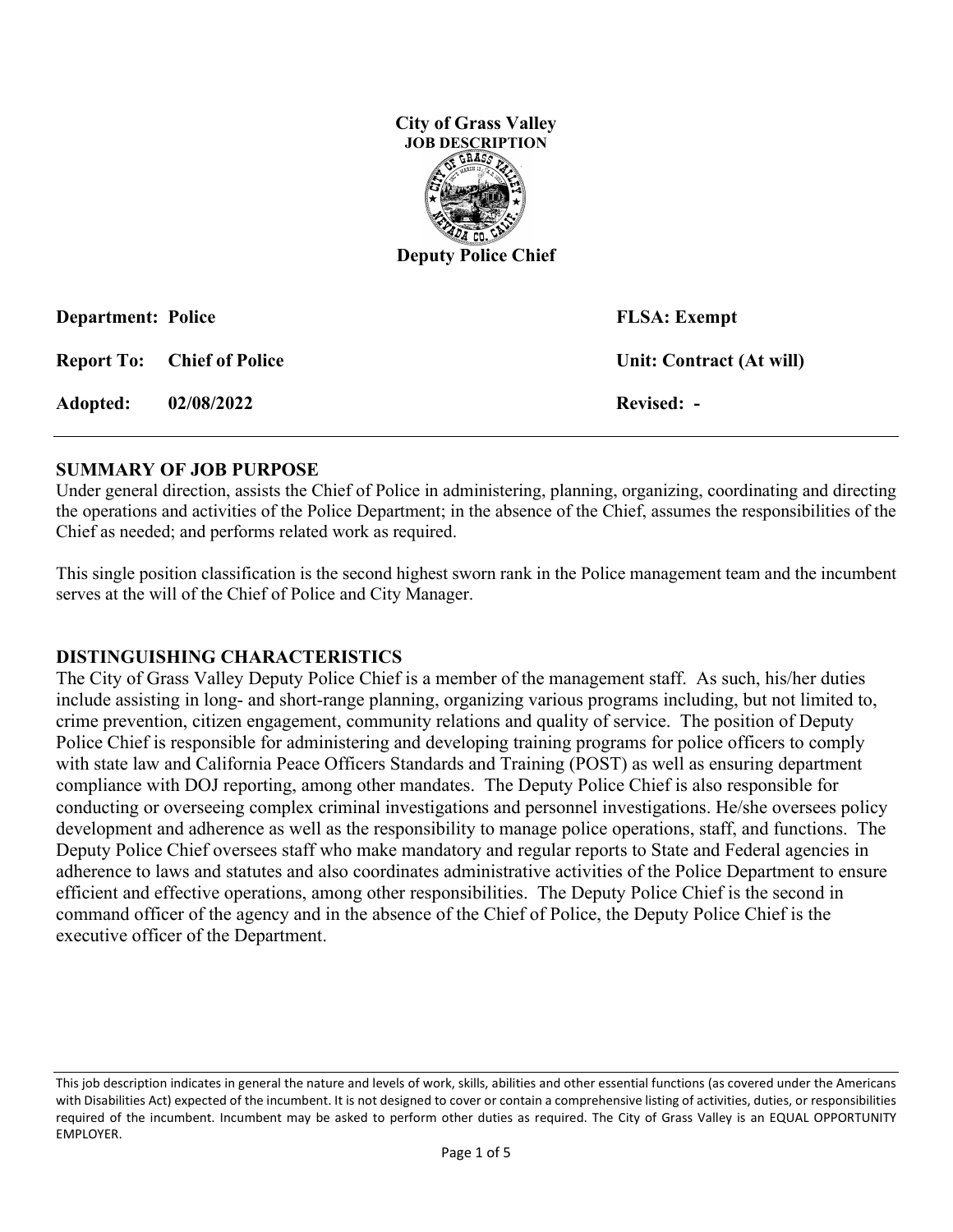

## **SUPERVISION RECEIVED AND EXERCISED**

Direct supervision is provided by the Chief of Police. Supervisory responsibility entails direct supervision of the Police Lieutenant(s) and/or Police Captain(s) as well as direct and indirect supervision of other departmental staff.

## **ESSENTIAL FUNCTIONS (include but are not limited to listed tasks)**

- Ability to perform those duties assigned to any rank of a lower level
- Performs functions of Police Captain in the absence of such personnel
- Assists in developing departmental policies and long-range plans
- Recommends priorities for department resource allocations
- Assists in developing and administering the department budget
- Assists the Chief of Police in achieving the overall objectives of efficiency, economy and effectiveness by promoting cost-effective management practices
- Directs the investigation of public or internal complaints pertaining to activities of employees of the Police Department
- Directs the preparation of policies and procedures and coordinates the activities of the Police Department with other law enforcement agencies, city departments, service providers, and other entities
- Performs Peace Officer duties as required
- Ensures staff training, personnel development, and equipment acquisition
- Possess tactical knowledge and ability to apply sound tactical decisions; review operational plans and contracts for special events or services; assume Incident Command for critical incidents and major events when needed
- Maintains personal contact with members of the community and ensure personnel are doing the same
- Fulfills administrative responsibilities assigned by the Chief of Police
- Makes recommendations regarding the appointment of personnel; conducts performance evaluations; implement discipline procedures as required; maintains discipline and high standards necessary for the efficient and professional operation of the Police Department.
- Performs other duties as assigned
- Act as the executive officer in-charge in the absence of the Chief of Police

This job description indicates in general the nature and levels of work, skills, abilities and other essential functions (as covered under the Americans with Disabilities Act) expected of the incumbent. It is not designed to cover or contain a comprehensive listing of activities, duties, or responsibilities required of the incumbent. Incumbent may be asked to perform other duties as required. The City of Grass Valley is an EQUAL OPPORTUNITY EMPLOYER.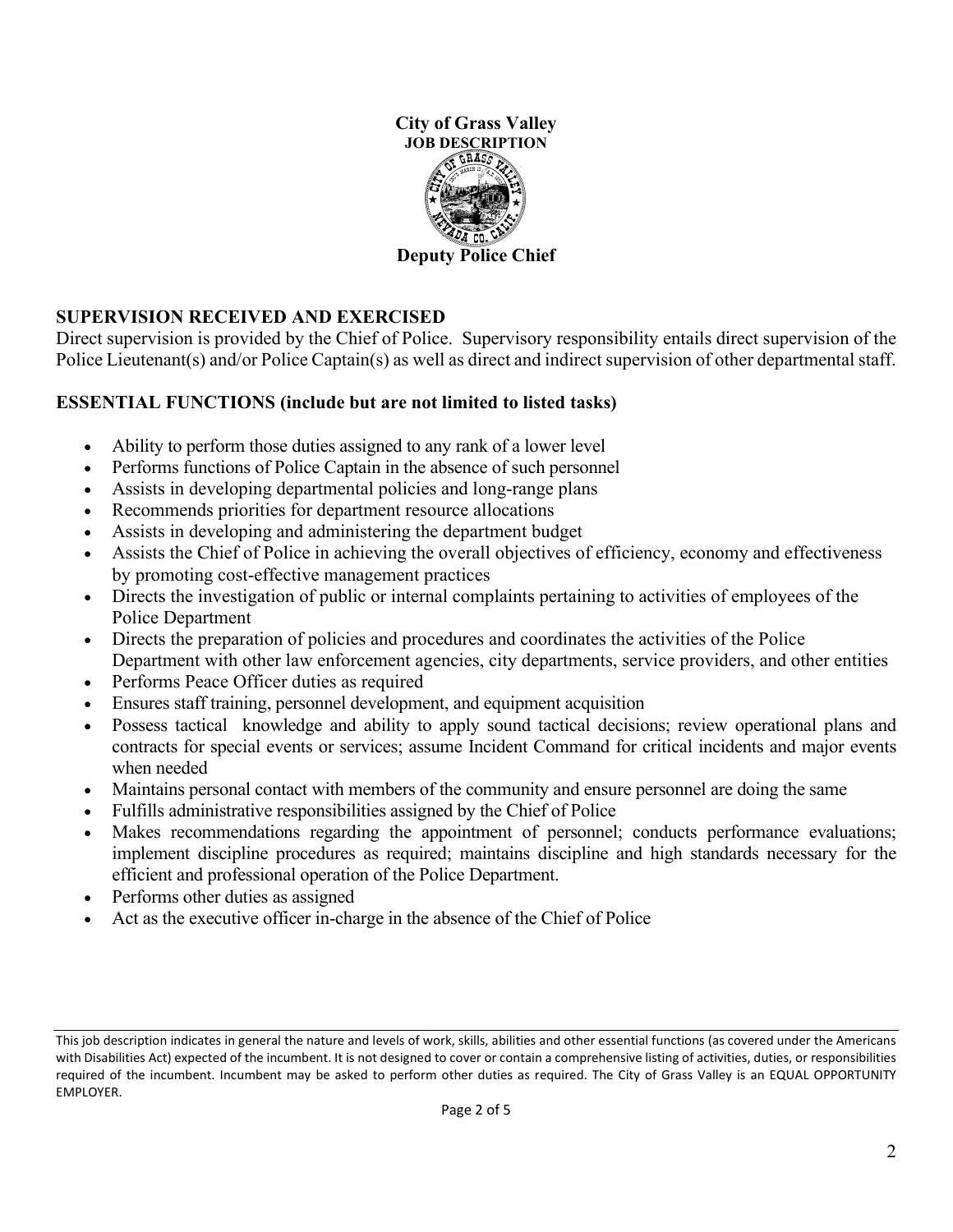

# **QUALIFICATIONS**

### **Knowledge of:**

- Criminal law, codes, ordinances and court interpretations pertaining to the rights of citizens, apprehension, arrest, search and seizure, and rules of evidence
- Principles and practices of law enforcement patrol, traffic enforcement, crime prevention, investigations, apprehension, civil process, and arrest
- Principles and practices of personnel administration
- Administrative principles and practices, including goals and objectives development, work planning and organization, and employee supervision, training and development
- Principles and practices of budget development and administration
- Current Federal, State and city laws and policies regarding employer-employee relations
- Local government organizations and functions as related to public safety

#### **Skill in:**

- Analyzing problems, identifying alternative solutions, projecting consequences of proposed actions and implementing recommendations in support of goals
- Analyzing situations and adopting effective courses of action, often in stressful, emergency situations
- Developing effective, long-term goals and action plans
- Coordinating the work of large functional units
- Planning, organizing, directing and evaluating the work of others
- Gaining cooperation through discussion and persuasion
- Effectively administering a variety of law enforcement activities
- Preparing and administering a large and complex budget
- Selecting, supervising, training and evaluating assigned staff
- Communicating clearly and concisely, both verbally and in writing
- Establishing and maintaining cooperative working relationships with those contacted in the course of work

This job description indicates in general the nature and levels of work, skills, abilities and other essential functions (as covered under the Americans with Disabilities Act) expected of the incumbent. It is not designed to cover or contain a comprehensive listing of activities, duties, or responsibilities required of the incumbent. Incumbent may be asked to perform other duties as required. The City of Grass Valley is an EQUAL OPPORTUNITY EMPLOYER.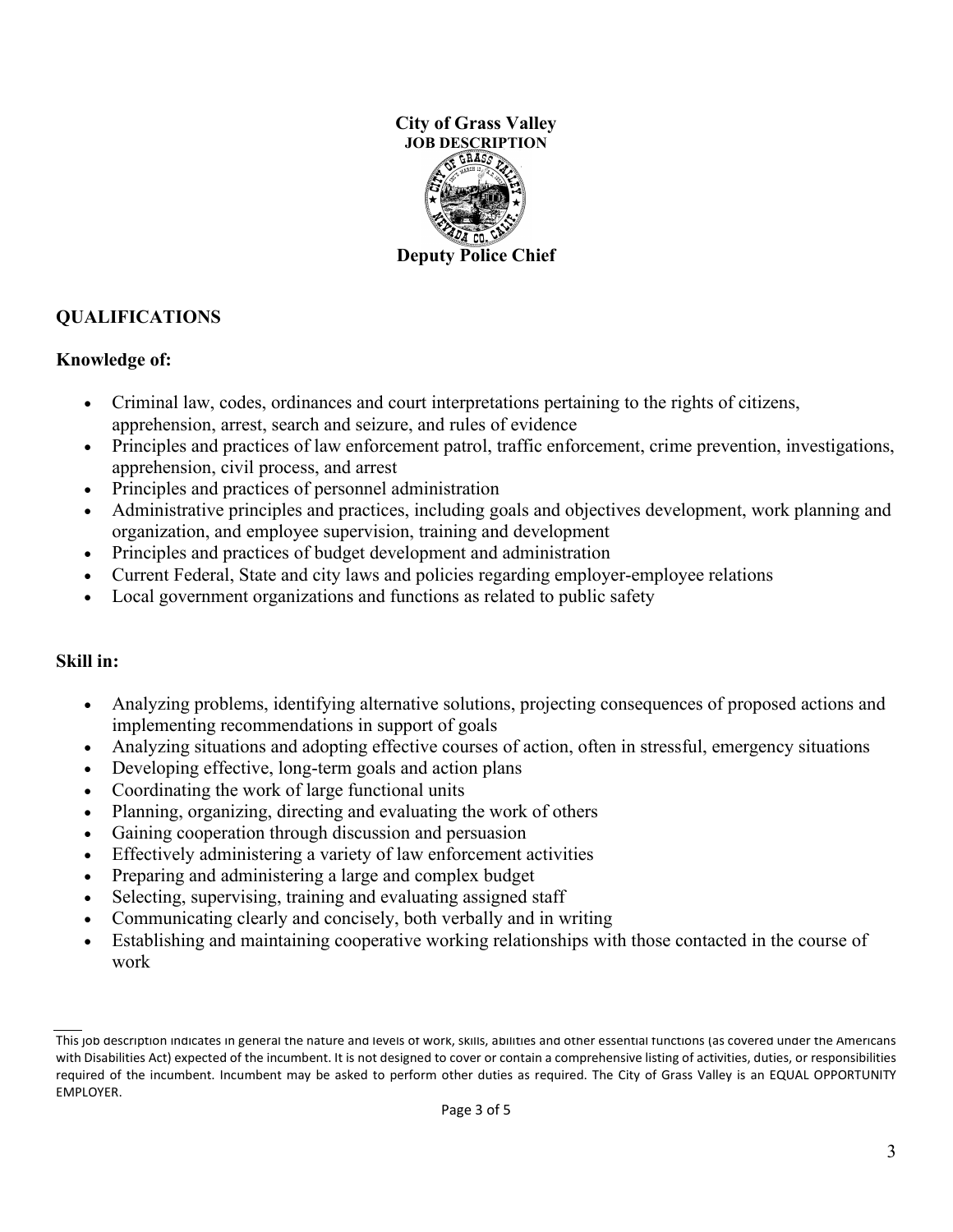

## **Ability to:**

- Supervise, train, and evaluate assigned staff
- On a continuous basis, know and understand all aspects of a sworn Police Officer's job; analyze budget and technical reports; interpret and evaluate staff reports; know laws, regulations and codes; observe performance of, and evaluate, staff; problem-solve department-related issues; remember accounts given by witnesses; identify crime suspects; interpret and apply the law to field situations; and explain and interpret laws and policy
- Analyze situations quickly and objectively and determine a proper course of action
- Communicate clearly and concisely, both orally and in writing
- Properly interpret and make decisions in accordance with laws, regulations, and policies
- Recommend improvements in department operation and in the rules, regulations, and policies governing the Department
- Coordinate outside-agency service requests
- On a continuous basis, sit at desk and in meetings for long periods of time; intermittently twist to reach equipment surrounding desk; perform simple and power grasping and fine manipulation; push, pull, climb, run and walk; use telephone, and communicate through written means; continuously wear utility belt and other police equipment
- Interact with a diverse community, show compassion, and build consensus in developing approaches to police services
- Develop and implement comprehensive plans to provide effective community-based police services; interpret and explain laws as well as department policies and procedures
- Analyze problems, identify alternative solutions, project consequences of proposed actions and implement recommendations in support of goals
- Gain cooperation through discussion and persuasion
- Interpret and apply Federal, State and local policies, procedures, laws, regulations and Police Department General Orders
- Prepare and administer a budget
- Manipulate firearms and emergency vehicles under stressful conditions in a safe and legal manner
- Operate and use modern office equipment including computers and applicable software
- Establish and maintain effective working relationships with those contacted in the course of work

This job description indicates in general the nature and levels of work, skills, abilities and other essential functions (as covered under the Americans with Disabilities Act) expected of the incumbent. It is not designed to cover or contain a comprehensive listing of activities, duties, or responsibilities required of the incumbent. Incumbent may be asked to perform other duties as required. The City of Grass Valley is an EQUAL OPPORTUNITY EMPLOYER.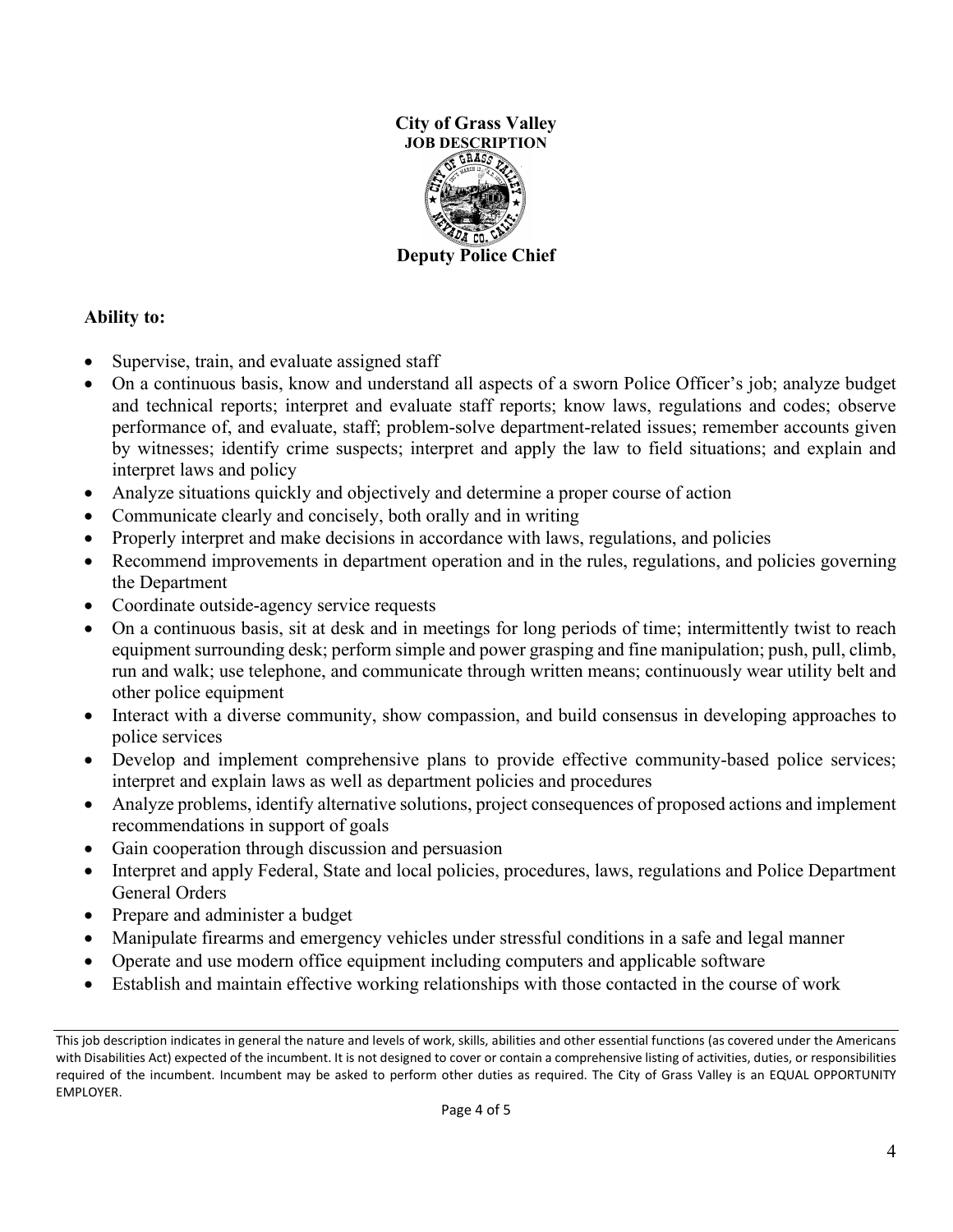

• Communicate clearly and concisely, both orally and in writing including the preparation and delivery of public presentations

# **EDUCATION, EXPERIENCE AND LICENSES:**

- 1. Must have four years of progressively responsible police experience as a police supervisor and/or manager, preferably in a municipal police agency
- 2. Completion of a Bachelor's Degree from an accredited college or university in police science, public or business administration, or a related field required
- 3. Graduate of the F.B.I. National Academy or California POST Command College preferred
- 4. Possession of a POST Advanced certificate
- 5. Possession of a POST Management Certificate or obtain such within 2 years of appointment
- 6. Must have an acceptable driving record and possess an appropriate and valid California Driver's License
- 7. Must maintain a valid California POST Certificate

This job description indicates in general the nature and levels of work, skills, abilities and other essential functions (as covered under the Americans with Disabilities Act) expected of the incumbent. It is not designed to cover or contain a comprehensive listing of activities, duties, or responsibilities required of the incumbent. Incumbent may be asked to perform other duties as required. The City of Grass Valley is an EQUAL OPPORTUNITY EMPLOYER.